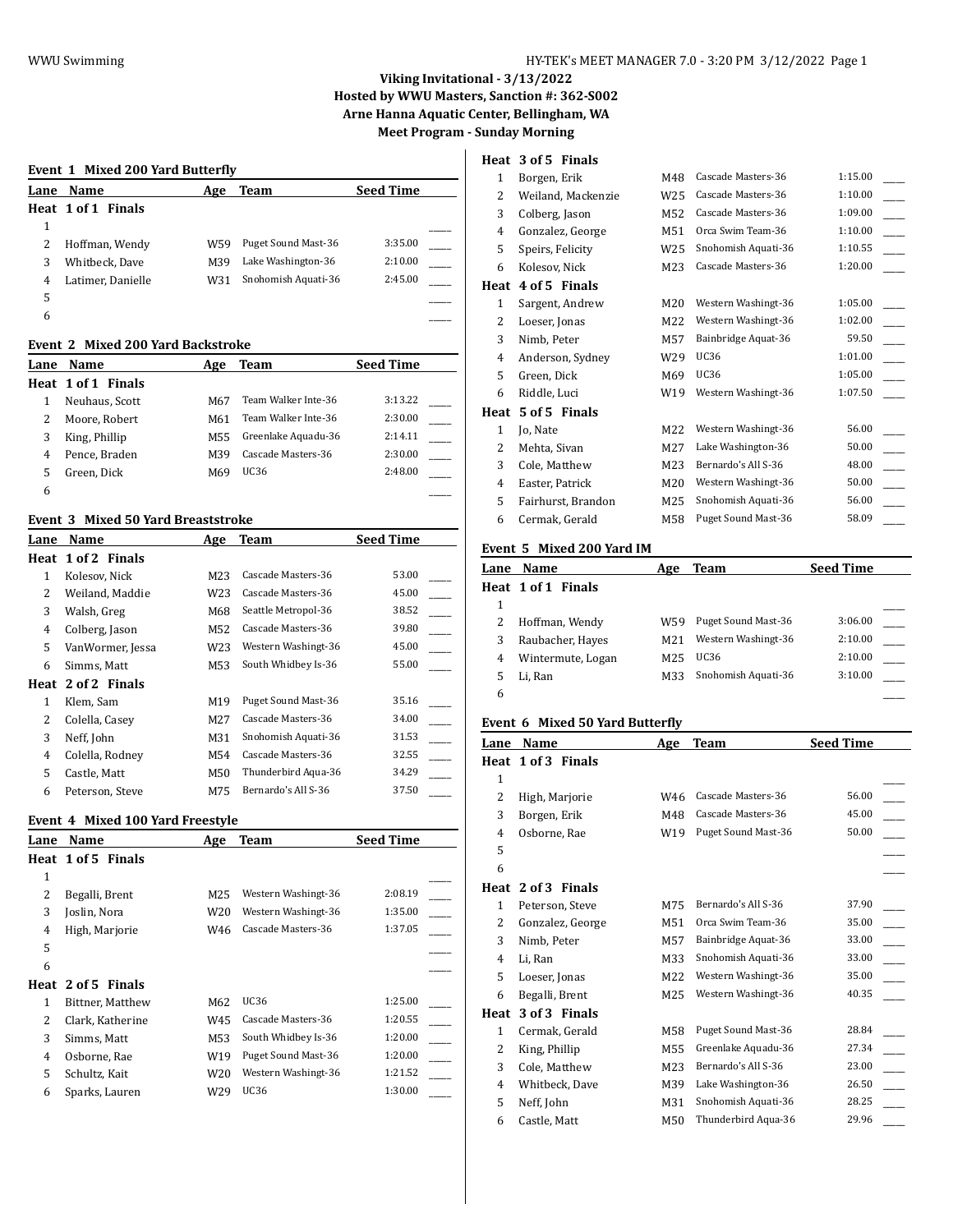### **Viking Invitational - 3/13/2022 Hosted by WWU Masters, Sanction #: 362-S002 Arne Hanna Aquatic Center, Bellingham, WA Meet Program - Sunday Morning**

#### **Event 7 Mixed 100 Yard Backstroke**

| Lane | Name               | Age             | Team                | <b>Seed Time</b> |
|------|--------------------|-----------------|---------------------|------------------|
|      | Heat 1 of 2 Finals |                 |                     |                  |
| 1    |                    |                 |                     |                  |
| 2    | Joslin, Nora       | W20             | Western Washingt-36 | 1:37.00          |
| 3    | Neuhaus, Scott     | M67             | Team Walker Inte-36 | 1:26.73          |
| 4    | Schultz, Kait      | W <sub>20</sub> | Western Washingt-36 | 1:36.02          |
| 5    |                    |                 |                     |                  |
| 6    |                    |                 |                     |                  |
|      | Heat 2 of 2 Finals |                 |                     |                  |
| 1    |                    |                 |                     |                  |
| 2    | Weiland, Mackenzie | W25             | Cascade Masters-36  | 1:15.00          |
| 3    | Riddle, Luci       | W <sub>19</sub> | Western Washingt-36 | 1:15.00          |
| 4    | Green, Dick        | M69             | <b>UC36</b>         | 1:15.00          |
| 5    | York, Sandi        | W45             | Thunderbird Aqua-36 | 1:22.00          |
| 6    |                    |                 |                     |                  |
|      |                    |                 |                     |                  |

#### **Event 8 Mixed 200 Yard Medley Relay**

|       | Team                 | Relav | <b>Seed Time</b> |
|-------|----------------------|-------|------------------|
| $---$ | No entries for event |       |                  |

### **Event 9 Mixed 200 Yard Breaststroke**

| Lane | Name               | Age | Team                | <b>Seed Time</b> |
|------|--------------------|-----|---------------------|------------------|
|      | Heat 1 of 1 Finals |     |                     |                  |
|      | Clark, Katherine   | W45 | Cascade Masters-36  | 3:33.50          |
|      | Hoover, David      | M59 | Cascade Masters-36  | 3:02.50          |
|      | King, Phillip      | M55 | Greenlake Aquadu-36 | 2:33.85          |
| 4    | Pence, Braden      | M39 | Cascade Masters-36  | 3:00.00          |
|      | Li, Ran            | M33 | Snohomish Aquati-36 | 3:10.00          |
| 6    | Hoffman, Wendy     | W59 | Puget Sound Mast-36 | 3:35.00          |

#### **Event 10 Mixed 50 Yard Freestyle**

| Lane         | Name               | Age             | Team                | <b>Seed Time</b> |
|--------------|--------------------|-----------------|---------------------|------------------|
| Heat         | 1 of 6 Finals      |                 |                     |                  |
| 1            |                    |                 |                     |                  |
| 2            | Jones, Emily       | W18             | Western Washingt-36 | 48.00            |
| 3            | Phillips, Sue      | W62             | Cascade Masters-36  | 39.93            |
| 4            | High, Marjorie     | W46             | Cascade Masters-36  | 41.70            |
| 5            |                    |                 |                     |                  |
| 6            |                    |                 |                     |                  |
| Heat         | 2 of 6 Finals      |                 |                     |                  |
| $\mathbf{1}$ | Farmer, Samantha   | W21             | Western Washingt-36 | 36.00            |
| 2            | Borgen, Erik       | M48             | Cascade Masters-36  | 35.00            |
| 3            | Osborne, Rae       | W19             | Puget Sound Mast-36 | 35.00            |
| 4            | Sparks, Lauren     | W29             | <b>UC36</b>         | 35.00            |
| 5            | Bittner, Matthew   | M62             | <b>UC36</b>         | 35.00            |
| 6            | Simms, Matt        | M53             | South Whidbey Is-36 | 39.00            |
| Heat         | 3 of 6 Finals      |                 |                     |                  |
| 1            | Peterson, Steve    | M75             | Bernardo's All S-36 | 33.10            |
| 2            | Walsh, Greg        | M68             | Seattle Metropol-36 | 30.50            |
| 3            | VanWormer, Jessa   | W <sub>23</sub> | Western Washingt-36 | 30.00            |
| 4            | Weiland, Mackenzie | W <sub>25</sub> | Cascade Masters-36  | 30.00            |
| 5            | York, Sandi        | W45             | Thunderbird Aqua-36 | 32.00            |
| 6            | Joslin, Nora       | W20             | Western Washingt-36 | 34.00            |

### **Heat 4 of 6 Finals**

| 1            | Speirs, Felicity   | W25 | Snohomish Aquati-36 | 29.48 |
|--------------|--------------------|-----|---------------------|-------|
| 2            | Riddle, Luci       | W19 | Western Washingt-36 | 28.50 |
| 3            | Klem, Sam          | M19 | Puget Sound Mast-36 | 28.02 |
| 4            | Anderson, Sydney   | W29 | <b>UC36</b>         | 28.50 |
| 5            | Colberg, Jason     | M52 | Cascade Masters-36  | 29.00 |
| 6            | Loeser, Jonas      | M22 | Western Washingt-36 | 30.00 |
| Heat         | 5 of 6 Finals      |     |                     |       |
| $\mathbf{1}$ | Colella, Rodney    | M54 | Cascade Masters-36  | 27.55 |
| 2            | Colella, Casey     | M27 | Cascade Masters-36  | 26.90 |
| 3            | Cermak, Gerald     | M58 | Puget Sound Mast-36 | 26.18 |
| 4            | Nimb, Peter        | M57 | Bainbridge Aquat-36 | 26.50 |
| 5            | Castle, Matt       | M50 | Thunderbird Aqua-36 | 26.97 |
| 6            | Sargent, Andrew    | M20 | Western Washingt-36 | 28.00 |
| Heat         | 6 of 6 Finals      |     |                     |       |
| 1            | Jo, Nate           | M22 | Western Washingt-36 | 25.50 |
| 2            | Easter, Patrick    | M20 | Western Washingt-36 | 22.00 |
| 3            | Cole, Matthew      | M23 | Bernardo's All S-36 | 21.00 |
| 4            | Mehta, Sivan       | M27 | Lake Washington-36  | 22.00 |
| 5            | Fairhurst, Brandon | M25 | Snohomish Aquati-36 | 25.00 |
| 6            | Neff, John         | M31 | Snohomish Aquati-36 | 25.72 |
|              |                    |     |                     |       |

### **Event 11 Mixed 100 Yard Butterfly**

| Lane | Name               | Age | <b>Team</b>         | <b>Seed Time</b> |  |
|------|--------------------|-----|---------------------|------------------|--|
|      | Heat 1 of 1 Finals |     |                     |                  |  |
|      |                    |     |                     |                  |  |
|      | Moore, Robert      | M61 | Team Walker Inte-36 | 1:10.00          |  |
|      | Wintermute, Logan  | M25 | UC36                | 1:00.90          |  |
| 4    | Raubacher, Hayes   | M21 | Western Washingt-36 | 1:05.00          |  |
| 5    |                    |     |                     |                  |  |
| 6    |                    |     |                     |                  |  |
|      |                    |     |                     |                  |  |

## **Event 12 Mixed 50 Yard Backstroke**

| Lane | Name               | Age             | <b>Team</b>         | <b>Seed Time</b> |
|------|--------------------|-----------------|---------------------|------------------|
| Heat | 1 of 2 Finals      |                 |                     |                  |
| 1    | Kolesov, Nick      | M23             | Cascade Masters-36  | 53.00            |
| 2    | Peterson, Steve    | M75             | Bernardo's All S-36 | 42.30            |
| 3    | Joslin, Nora       | W <sub>20</sub> | Western Washingt-36 | 41.00            |
| 4    | Neuhaus, Scott     | M67             | Team Walker Inte-36 | 42.10            |
| 5    | Phillips, Sue      | W62             | Cascade Masters-36  | 46.40            |
| 6    |                    |                 |                     |                  |
|      | Heat 2 of 2 Finals |                 |                     |                  |
| 1    | York, Sandi        | W45             | Thunderbird Aqua-36 | 37.00            |
| 2    | Weiland, Maddie    | W23             | Cascade Masters-36  | 35.00            |
| 3    | Latimer, Danielle  | W31             | Snohomish Aquati-36 | 30.45            |
| 4    | Castle, Matt       | M50             | Thunderbird Aqua-36 | 32.76            |
| 5    | Speirs, Felicity   | W25             | Snohomish Aquati-36 | 35.89            |
| 6    | Farmer, Samantha   | W21             | Western Washingt-36 | 40.00            |